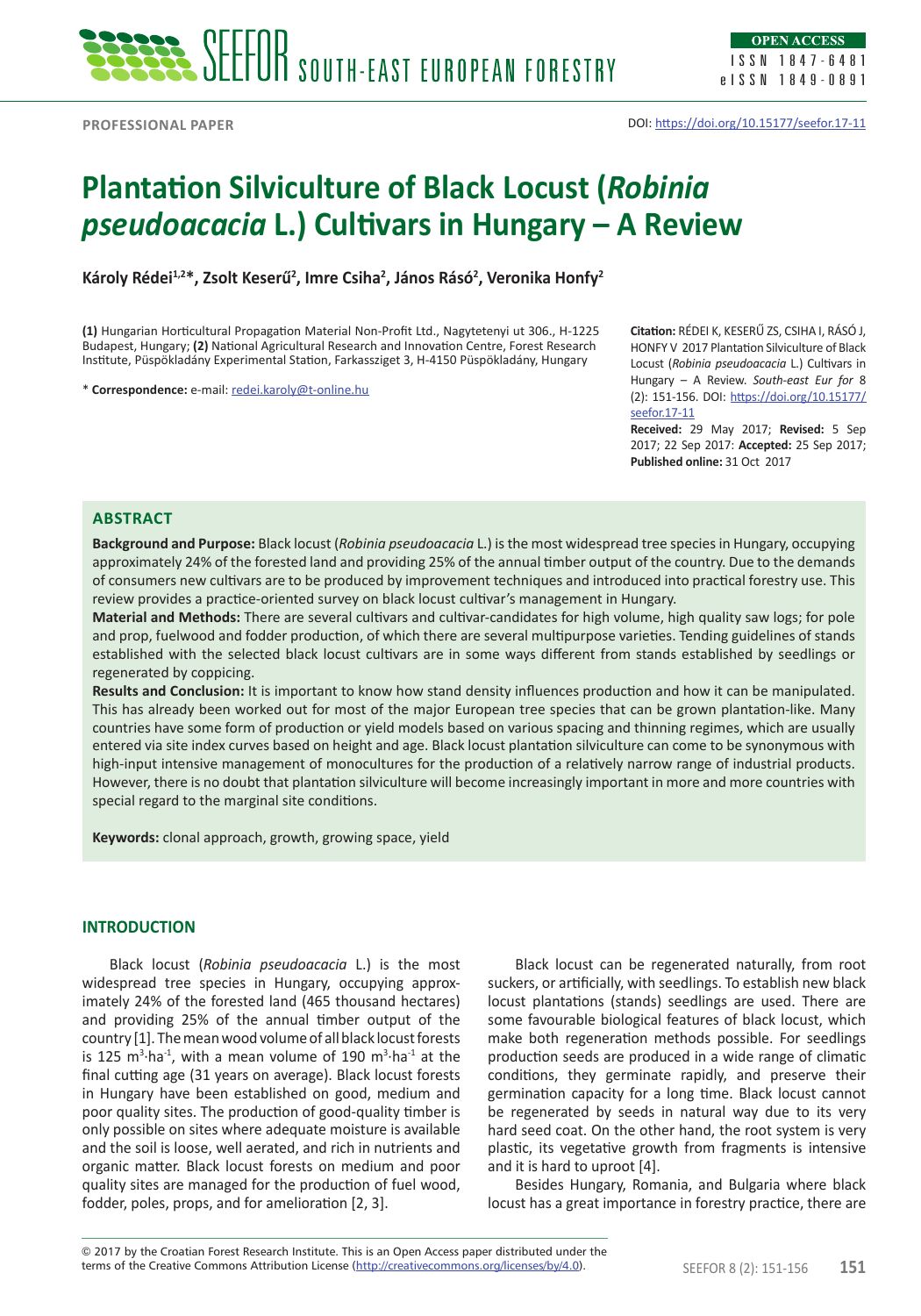two big regions where the fast spread of this tree species can be expected: in the Mediterranean countries of Europe (Italy, Greece and Turkey) and in Asia, where China and Korea may be the most prominent black locust growers. In these regions, black locust has been widely valued as a tree species that performs well in reclaiming disturbed lands as well [5].

### **MATERIAL AND METHODS**

#### **Black Locust Selection Programme in Hungary**

Since the introduction of black locust into Hungary this tree species has been closely associated with agriculture, since its wood can be utilized for many agricultural and domestic purposes. After World War II its significance changed, because large-scale farms had less demand for wood and the timber industry was not willing to buy black locust wood. It was necessary to improve the quality of final products of black locust forests in order to meet the demands of consumers. Therefore, new cultivars had to be produced by improvement techniques introducing them into the practical forestry use [5].

To fulfil the above-mentioned tasks, a new strategy of several stages started in the Hungarian Forest Research Institute in 1961. The improvement strategy aimed to improve the quality of black locust stands, which were considered to be separate provenances. In the best black locust stands, tree groups of shipmast stem forms, and then plus trees were selected by B. Keresztesi and his colleagues [6]. The offspring of these selected trees were vegetatively propagated and grouped together into cultivars. Thus, cultivars are mostly composed of several clones, but there are also some one-clone-cultivars, too [7].

Grafts with shoots taken from plus trees were made and planting stocks were raised from them by green cuttings. The basic material produced in this way served as starting material with the help of a variety trial established in the Arboretum of the Hungarian Forest Research Institute in Gödöllő, on a rusty brown forest soil developed over sand. The development of this trial continues up to date. In the meantime, breeding aims were widened by taking the demands of bee-keeping into consideration, such as the onset and length of flowering, and nectar yields [6, 8]. Some trees were selected abroad and others in Hungary and were chosen by beekeepers, due to their excellent honey production.

The main target of improvement is to improve the quality of stem, so to increase the output of industrial wood. Based on timber volume at felling age the following cultivars may be assessed as best: *'Jászkiséri'*, *'Üllôi'*, *'Nyirségi'*, *'Kiskunsági'*, *'Kiscsalai'* and *'Pénzesdombi'*. At the moment 7 black locust cultivars are approved by the competent Hungarian national office.

Propagation of cultivars was first planned by seedlings, but seed orchards produced small quantities of seed, and therefore it was necessary to develop techniques for vegetative propagation (with green cuttings, root cuttings and micropropagation) [6].

## **Site Requirements for Successful Black Locust Plantation Silviculture**

The variable nature of geographical conditions in Hungary and the large area of black locust stands have made it possible to determine its site demands and to characterize suitable sites. This task has been solved by the Hungarian system for forest site classification [9, 10]. The classification is based on four dominant factors, which are: climate, hydrologic conditions (non-precipitation water resources, such as ground-water, inundation waters etc.), genetic soil type, physical make up and rootable depth.

The climatic conditions in the sessile oak - Turkey oak (Table 1) and forest-steppe zones of Hungary (Table 2) cover the black locust's requirements [11]. It is susceptible to late and early frosts, and therefore it is not recommended for sites in higher hilly zones and in areas where frost hollows are present. Good results can be attained in regions where the mean annual temperature is over 8˚C.

The genetic soil type, soil depth and physical properties of the soil are the factors which must be regarded before the planting operation as well. From this point of view soils of shallow rootable depth, of poor water regime and coarse sand or with many stones are unfavourable. Clay texture is also unfavourable due to poor aeration and compact condition. Fine sands and light loamy soil types are good for black locust, provided the depth of the soil is enough [10].

#### **RESULTS**

#### **Recommendations for Tending Operations (Enlargement of Growing Space) for Black Locust Cultivar Plantations**

Tending guidelines of stands established with the selected black locust cultivars are in some ways different from the stands established by seedlings or regenerated by coppicing. It is harder to separate the tending phases (cleaning, thinning), which are typical for common black locust stands, because growth properties of monoclonal cultivars are theoretically identical, while multiclonal ones are similar to each another. The aim of certain tending cuttings particularly is to form the growing space for optimal growth of the trees [12].

On good and excellent sites altogether two enlargements of growing space are applicable to produce basic material of sawmilling industry in stands planted in 2.5 $\times$ 2.0 m spacing (5 m<sup>2</sup>·tree growing space<sup>-1</sup>) (Table 3). During the first enlargement of the growing space (at the age of 9-10) stem number reduction is approximately 50%, so spacing will be  $2.5 \times 4.0$  m (10 m<sup>2</sup>·tree growing space<sup>-1</sup>) after the tending. The second enlargement of the growing space (at the age of 16-17) also reduces the number of stems by 50%. During this, the greater part of the yield is already suitable for industrial utilization, so growing technology can be considered economically profitable.

Prospective tree plantations of the selected black locust cultivars with tending according to the demonstrated model in Table 4 are rentable only on excellent and good sites. In case of planning to reduce harvest rotation ages (20-25 years) the aim of the growing can be manufacturing pole, or saw log of lower size limit.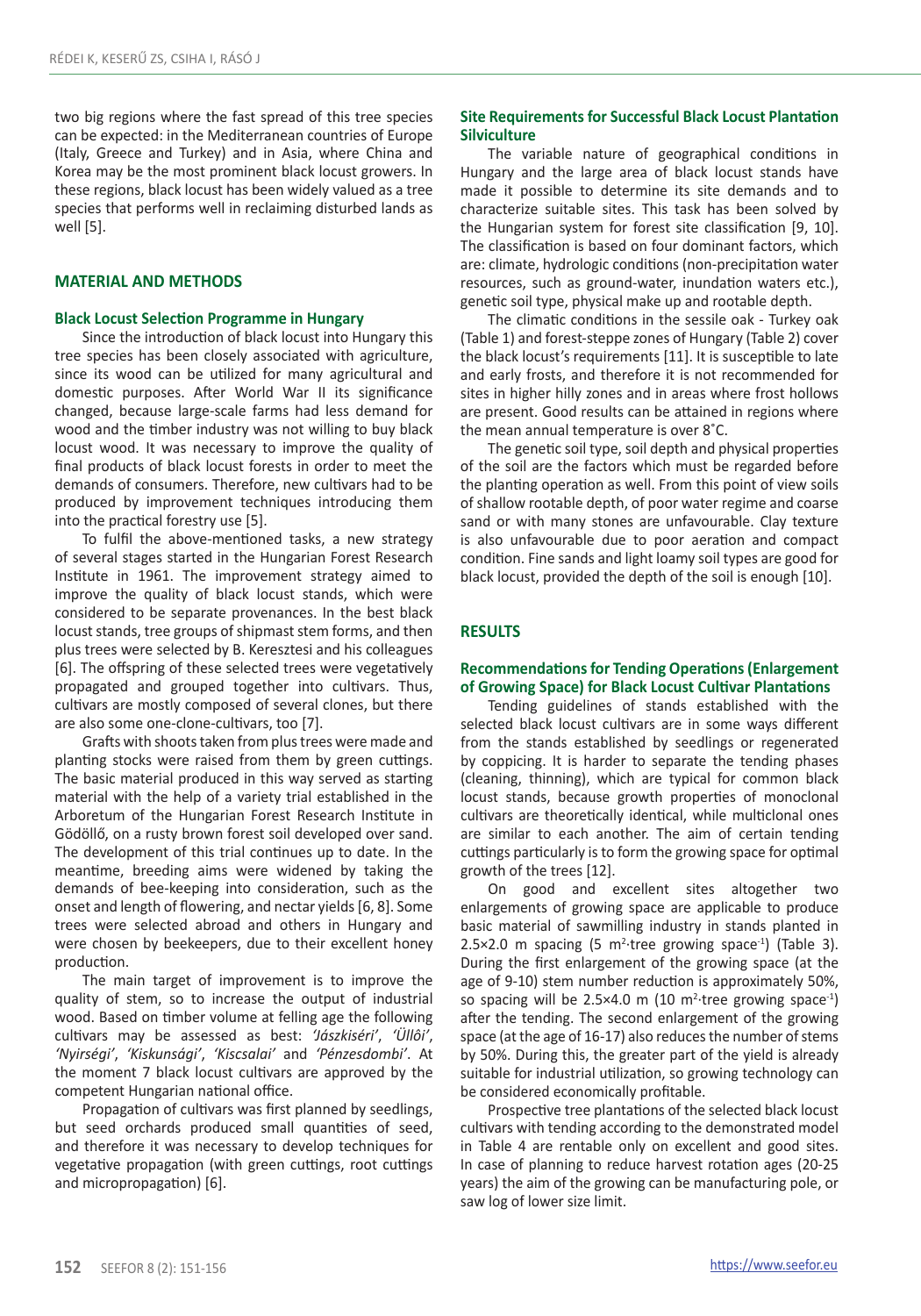|                                              | <b>Expected yield and</b> |                                |                              |                                                              |  |
|----------------------------------------------|---------------------------|--------------------------------|------------------------------|--------------------------------------------------------------|--|
| Genetic soil type                            | <b>Hydrology</b>          | Rootable depth                 | Physical make-up             | rotation age                                                 |  |
| Humic sand                                   | free draining             | shallow                        | sand                         | poor                                                         |  |
| Rusty brown forest soil                      | free draining             | shallow<br>medium deep<br>deep | sand<br>sand<br>sand<br>loam | poor<br>medium, 25 years<br>good, 30 years<br>good, 30 years |  |
| "Kovárvány" brown forest soil                | free draining             | shallow<br>medium deep<br>deep | sand<br>sand<br>sand         | medium, 25 years<br>good, 30 years<br>good, 30 years         |  |
| Chernozem brown forest soil                  | free draining             | shallow<br>medium deep         | loam<br>loam                 | poor<br>medium, 25 years                                     |  |
| Brown forest soil with residual<br>carbonate | free draining             | medium deep                    | loam<br>loam                 | medium, 25 years<br>good, 30 years                           |  |
| Colluvial forest soil                        | free draining             | medium deep                    | loam                         | good, 30 years                                               |  |
| Rusty brown forest soil                      | periodic water influence  | medium deep<br>deep            | sand<br>sand                 | good, 25 years<br>good, 30 years                             |  |
| "Kovárvány" brown forest soil                | periodic water influence  | medium deep<br>deep            | sand<br>sand                 | good, 25 years<br>good, 30 years                             |  |
| Meadow soil                                  | periodic water influence  | shallow                        | sand                         | medium, 25 years                                             |  |
| Meadow forest soil                           | periodic water influence  | medium deep                    | sand                         | medium, 25 years                                             |  |

|  | TABLE 1. Site types suitable for black locust in the sessile oak - Turkey oak climate zone [8]. |  |  |
|--|-------------------------------------------------------------------------------------------------|--|--|
|--|-------------------------------------------------------------------------------------------------|--|--|

#### **Table 2.** Black locust site types in the forest-steppe climate region [8].

|                                 | <b>Expected yield and</b>          |                                  |                      |                                                      |  |
|---------------------------------|------------------------------------|----------------------------------|----------------------|------------------------------------------------------|--|
| Genetic soil type               | Rootable depth<br><b>Hydrology</b> |                                  | Physical make-up     | rotation age                                         |  |
| Humic sand combinations         | free draining                      | medium deep<br>deep<br>very deep | sand<br>sand<br>sand | poor<br>medium, 25 years<br>good, 30 years           |  |
| Colluvial soil                  | free draining                      | medium deep                      | sand<br>loam         | medium, 25 years<br>medium, 25 years                 |  |
| Rusty brown forest soil         | free draining                      | medium deep<br>deep              | sand<br>sand         | poor (afforestation)<br>medium, 25 years             |  |
| "Kovárvány" brown forest soil   | free draining                      | medium deep<br>deep              | sand<br>sand         | poor (afforestation)<br>medium, 25 years             |  |
| Leached chernozem soil          | free draining                      | medium deep<br>deep<br>very deep | loam<br>loam<br>loam | medium, 25 years<br>good, 30 years<br>good, 30 years |  |
| Lime-carbonate coated chernozem | free draining                      | medium deep<br>deep              | loam<br>loam         | medium, 25 years<br>good, 30 years                   |  |
| Meadow chernozem                | free draining                      | medium deep<br>deep<br>very deep | loam<br>loam<br>loam | medium, 25 years<br>good, 30 years<br>good, 30 years |  |
|                                 |                                    | medium deep                      | sand<br>loam         | medium, 25 years<br>medium, 25 years                 |  |
| Alluvial chernozem soil         | free draining                      | deep                             | sand<br>loam         | good, 30 years<br>good, 30 years                     |  |
|                                 |                                    | very deep                        | sand<br>loam         | good, 30 years<br>good, 30 years                     |  |

# **Yield of the Selected Black Locust Cultivars**

Based on growth examinations of the selected black locust cultivars, mainly with shipmast locust character, characteristics of their growth pattern are similar to the common black locust's [8]. A yield table has been compiled

for those black locust cultivars that are suitable for log production ('Nyírségi', 'Kiskunsági', 'Jászkiséri', 'Appalachia', 'Üllői' black locust) by using the data of the growing trial established in the Arboretum of the Forest Research Institute in Gödöllő, and other areas of the country (Tét, Szentkirály,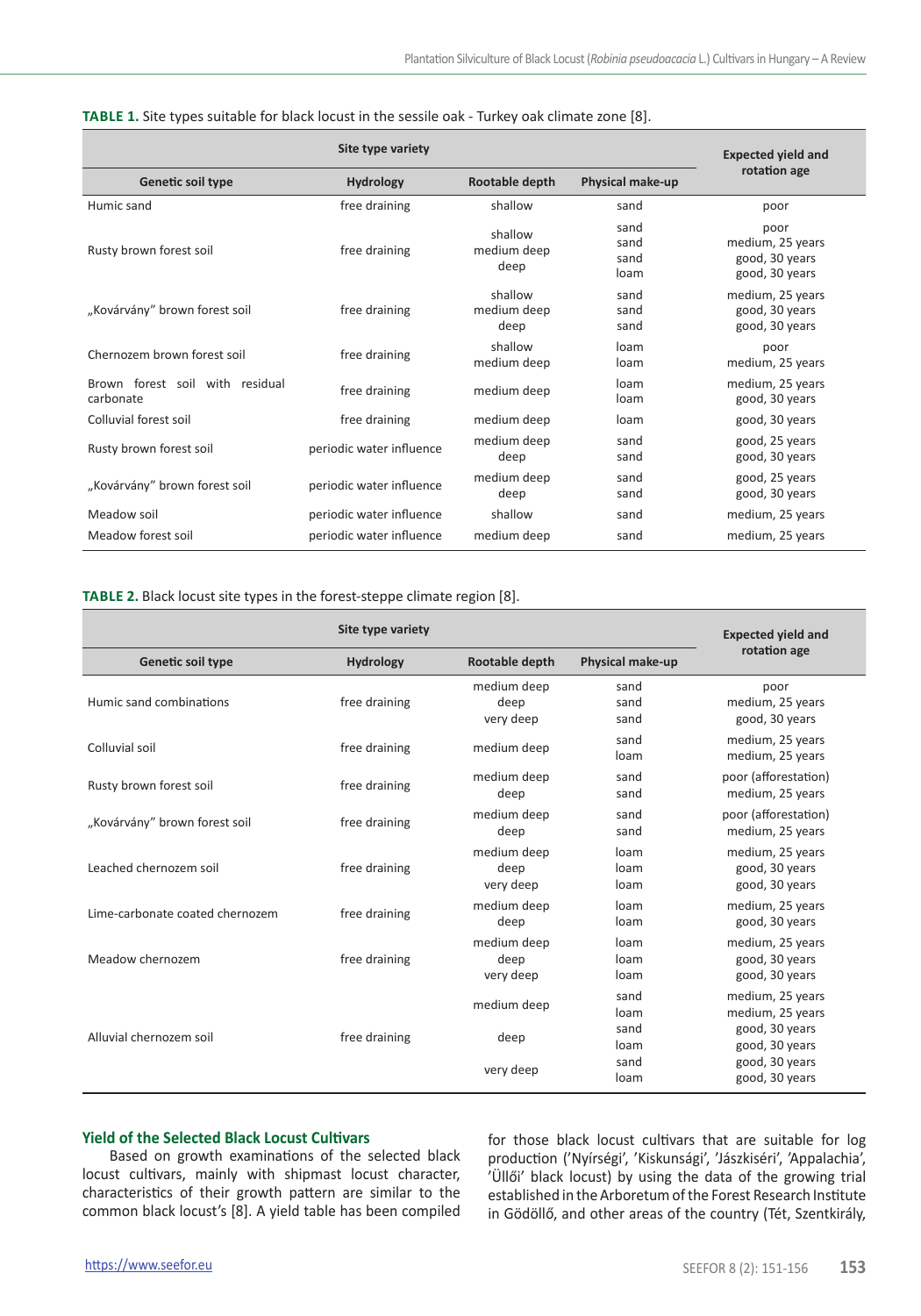**Table 3.** Models of enlargement of the growing space of the selected black locust cultivars. The aim of growing: saw log. Initial spacing: 2.5x2.0 m. Initial number of seedlings: 2000 stems·ha<sup>-1</sup> [3].

|                        | Label                        | Age<br>(year) | н<br>(m) | <b>DBH</b><br>(cm) | N<br>$(s$ tems $\cdot$ ha <sup>-1</sup> ) | $\mathbf v$<br>$(m^3ha^{-1})$ |  |
|------------------------|------------------------------|---------------|----------|--------------------|-------------------------------------------|-------------------------------|--|
|                        | Yield Class I                |               |          |                    |                                           |                               |  |
| 1.                     | Enlargement of growing space | $9 - 10$      | 14       | 12                 | 1000                                      | 90                            |  |
| 2.                     | Enlargement of growing space | $16 - 17$     | 20       | 17                 | 500                                       | 120                           |  |
| 3.                     | Harvest cutting              | 30            | 25       | 25                 | 400                                       | 300                           |  |
| Yield Class II         |                              |               |          |                    |                                           |                               |  |
| 1.                     | Enlargement of growing space | $9 - 10$      | 14       | 12                 | 1000                                      | 90                            |  |
| 2.                     | Enlargement of growing space | $16 - 17$     | 20       | 17                 | 500                                       | 120                           |  |
| 3.                     | Harvest cutting              | 30            | 25       | 25                 | 400                                       | 300                           |  |
| <b>Yield Class III</b> |                              |               |          |                    |                                           |                               |  |
| 1.                     | Enlargement of growing space | $9 - 10$      | 12       | 10                 | 1000                                      | 60                            |  |
| 2.                     | Enlargement of growing space | $16 - 17$     | 18       | 16                 | 500                                       | 100                           |  |
| 3.                     | Harvest cutting              | 30            | 23       | 23                 | 500                                       | 240                           |  |

H – height; DBH – diameter at breast height; N – number of stems per hectare; V – expected total volume

Notation: Data are referred to the dominant stand, that is stand part, after finishing enlargements of the growing space. Yield table: Rédei *et al.* [8].

**Table 4.** Models of enlargement of the growing space of plantations established by the selected black locust cultivars. The aim of growing: poles, perspectively saw log. Initial spacing: 3.0 x 3.0 m. Initial number of seedlings: 1100 stems ha<sup>-1</sup> [3].

| Label                               | Age<br>(year) | н<br>(m) | <b>DBH</b><br>(cm) | N<br>$(\text{stems} \cdot \text{ha}^{-1})$ | $\mathsf{V}$<br>$(m^3ha^{-1})$ |
|-------------------------------------|---------------|----------|--------------------|--------------------------------------------|--------------------------------|
|                                     |               | Model I  |                    |                                            |                                |
| Before enlargement of growing space | 10            | 13       | 10                 | 1100                                       | 65                             |
| After enlargement of growing space  | 10            | 14       | 11                 | 700                                        | 55                             |
| Harvest cutting                     | 20            | 20       | 18                 | 700                                        | 180                            |
|                                     |               | Model II |                    |                                            |                                |
| Before enlargement of growing space | 8             | 10       | 8                  | 1100                                       | 40                             |
| After enlargement of growing space  | 8             | 11       | 9                  | 750                                        | 35                             |
| Before enlargement of growing space | 15            | 17       | 14                 | 750                                        | 105                            |
| After enlargement of growing space  | 15            | 18       | 15                 | 500                                        | 85                             |
| Harvest cutting                     | 25            | 22       | 20                 | 500                                        | 180                            |

H – height; DBH – diameter at breast height; N – number of stems per hectare; V – expected total volume

Ófehértó). Table 5 shows informative data on the yields of the main stands of selected black locust cultivars suitable for saw log production.

Height growth related to the age of the main (dominant) stands of the mentioned cultivars can be seen in Figure 1 for five yield classes. The explanatory equation of the relative growth pattern is:

Hgmean=19.4669 - 57.08546 × [log(A)] + 73.57742 ×

 $\log(A)$ ]22.80025 ×  $\log(A)$ ]3 + 28.08599 × x  $\log(A)$ ]4,

where:  $A = age$  (year), and  $H_{green}$  at the age of 20 = 100%. Height values at the age of 20 (base age, 100%) are: yield class I: 22 m; yield class II: 20 m; yield class III: 18m; yield class IV: 16 m; yield class V: 14 m.

Volumes related to the age of the main stands of the same varieties are shown in Figure 2. The explanatory equation for describing the relationship between mean height ( $H_{mean}$ ) and volume  $(V_{mean})$  is the following:

 $V_{mean}$ = 23.750 – 2.325H<sub>mean</sub> + 0.512H<sup>2</sup><sub>mean</sub>

# **Discussion and conclusions**

Since spacing influences the total production and the dimensions of forest products, it can have a profound effect on the value of a crop. It is important to know how stand density influences production and how it can be manipulated.

In practice, there are two main aspects of spacing to consider – the effects of early or initial spacing and the effects of thinning. Initial spacing are quite often the densities at which plantations remain, except for mortality, especially where thinning is uneconomic or leads to windthrow. Since the initial spacing of forestation by the selected black locust cultivars is concerned with the basis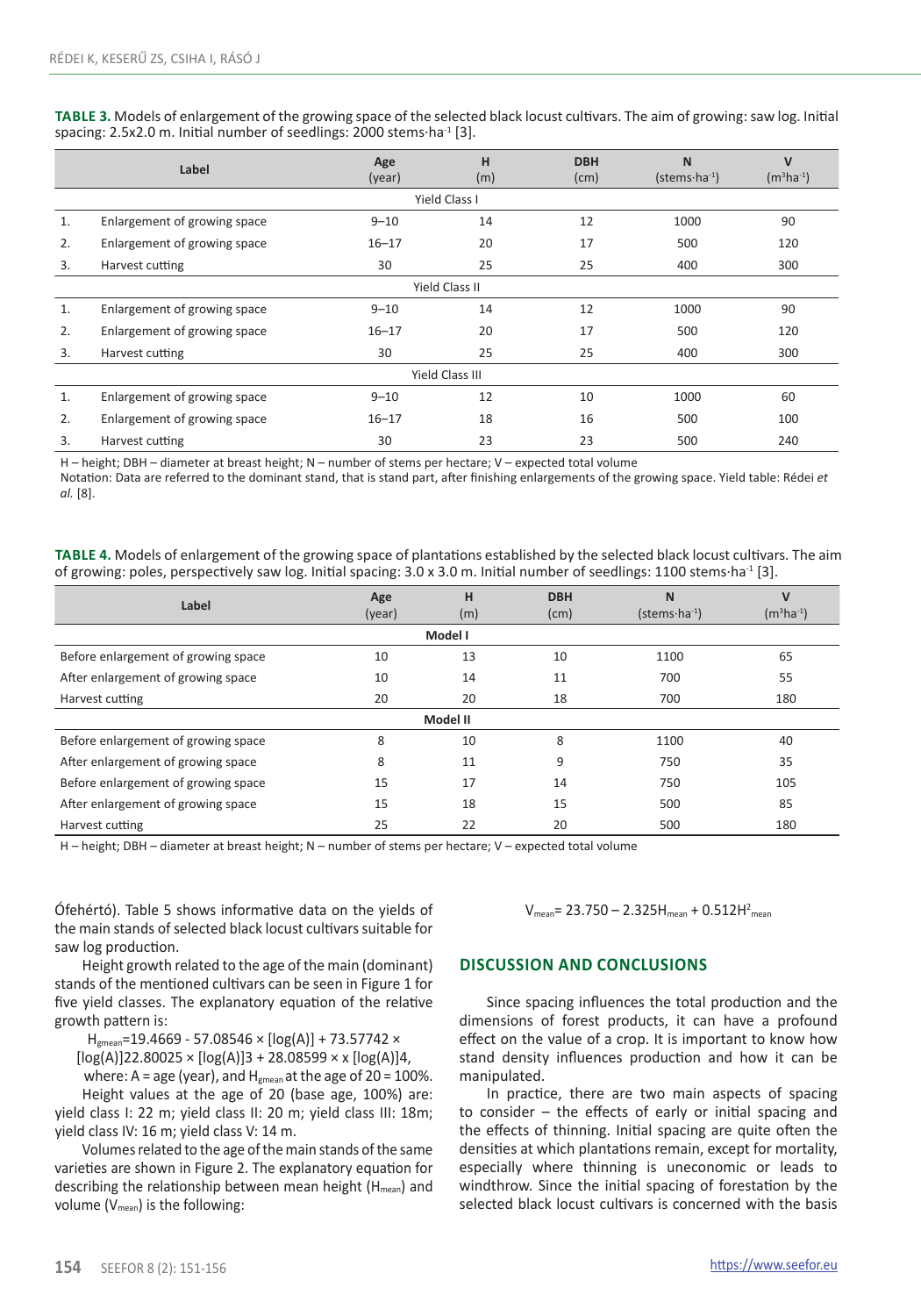FIGURE 1. Height of the main stands of the selected black locust cultivars for saw log production related to the age in different yield classes.



**Figure 2.** Volume of the main stand of the selected black locust cultivars for saw log production in different yield classes.



**Table 5.** Yield of the main stands of the selected black locust cultivars suitable for saw log production [3].

| <b>Yield class</b>                 | Age<br>(year) | <b>Mean DBH</b><br>(m) | Mean H<br>(m) | $\mathsf{v}$<br>$(m^3 \cdot ha^{-1})$ | G<br>$(m^2 \cdot ha^{-1})$ | $\mathsf N$<br>$(\text{stems} \cdot \text{ha} \cdot 1)$ |
|------------------------------------|---------------|------------------------|---------------|---------------------------------------|----------------------------|---------------------------------------------------------|
|                                    | 5             | 8.7                    | 6.4           | 40                                    | $7.5\,$                    | 2327                                                    |
|                                    | 10            | 14.8                   | 11.5          | 99                                    | 12.6                       | 1214                                                    |
|                                    | 15            | 19.2                   | 15.6          | 160                                   | 16.5                       | 863                                                     |
| T                                  | 20            | 22                     | 18.7          | 212                                   | 19.4                       | 703                                                     |
|                                    | 25            | 23.8                   | 21.2          | 253                                   | 21.6                       | 612                                                     |
|                                    | 30            | 25                     | 23.2          | 286                                   | 23.4                       | 554                                                     |
|                                    | 35            | 25.7                   | 24.8          | 311                                   | 24.9                       | 513                                                     |
|                                    | 5             | 7.9                    | 5.8           | 34                                    | 6.9                        | 2588                                                    |
|                                    | 10            | 13.5                   | 10.4          | 84                                    | $11.5\,$                   | 1350                                                    |
|                                    | 15            | 17.4                   | 14.2          | 136                                   | 15.1                       | 960                                                     |
| $\ensuremath{\mathsf{II}}$         | 20            | 20                     | 17            | 180                                   | 17.8                       | 782                                                     |
|                                    | 25            | 21.7                   | 19.3          | 215                                   | 19.9                       | 681                                                     |
|                                    | 30            | 22.7                   | 21.1          | 242                                   | 21.5                       | 616                                                     |
|                                    | 35            | 23.4                   | 22.6          | 263                                   | 22.9                       | 571                                                     |
|                                    | 5             | 7.1                    | 5.2           | 29                                    | $6.2$                      | 2911                                                    |
|                                    | 10            | 12.1                   | 9.4           | 71                                    | 10.5                       | 1518                                                    |
|                                    | 15            | 15.7                   | 12.8          | 114                                   | 13.9                       | 1080                                                    |
| $\ensuremath{\mathsf{III}}\xspace$ | 20            | 18                     | 15.3          | 150                                   | 16.2                       | 880                                                     |
|                                    | 25            | 19.5                   | 17.4          | 179                                   | 18.2                       | 766                                                     |
|                                    | 30            | 20.5                   | 19            | 202                                   | 19.6                       | 693                                                     |
|                                    | 35            | 21                     | 20.6          | 219                                   | 20.8                       | 642                                                     |
|                                    | 5             | 6.3                    | 4.6           | 24                                    | 5.6                        | 3374                                                    |
|                                    | $10\,$        | 10.6                   | 8.2           | 57                                    | 9.3                        | 1769                                                    |
|                                    | 15            | 13.8                   | 11.2          | 92                                    | 12.3                       | 1249                                                    |
| ${\sf IV}$                         | 20            | 16                     | 13.6          | 122                                   | 14.6                       | 1006                                                    |
|                                    | 25            | 17.4                   | 15.5          | 147                                   | 16.4                       | 869                                                     |
|                                    | 30            | 18.3                   | 17            | 167                                   | 17.8                       | 784                                                     |
|                                    | 35            | 18.7                   | 18.1          | 179                                   | 18.8                       | 731                                                     |
|                                    | 5             | 5.6                    | $4.1\,$       | 20                                    | $5.1\,$                    | 3834                                                    |
|                                    | 10            | 9.3                    | 7.2           | 46                                    | 8.3                        | 2046                                                    |
|                                    | 15            | 12.1                   | 9.9           | 74                                    | 11                         | 1343                                                    |
| $\mathsf V$                        | 20            | 14                     | 11.9          | 98                                    | 13                         | 1168                                                    |
|                                    | 25            | 15.2                   | 13.5          | 117                                   | 14.5                       | 1014                                                    |
|                                    | 30            | 15.9                   | 14.8          | 131                                   | 15.7                       | 915                                                     |
|                                    | 35            | 16.2                   | 15.7          | 141                                   | 16.6                       | 857                                                     |